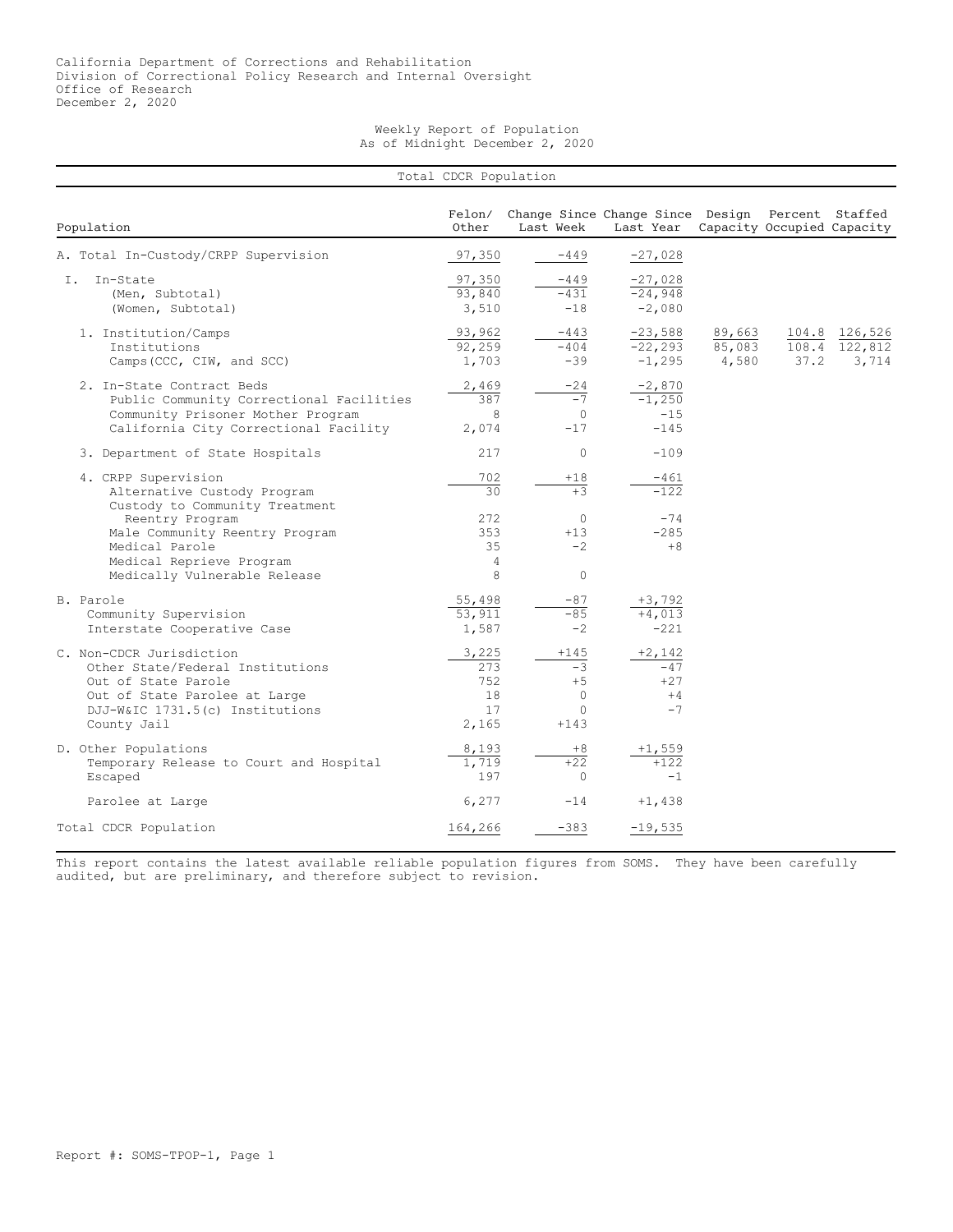Weekly Report of Population As of Midnight December 2, 2020

| Institutions                                                                        | Felon/<br>Other | Design<br>Capacity | Percent<br>Occupied | Staffed<br>Capacity |
|-------------------------------------------------------------------------------------|-----------------|--------------------|---------------------|---------------------|
|                                                                                     |                 |                    |                     |                     |
| Male Institutions                                                                   |                 |                    |                     |                     |
| Avenal State Prison (ASP)                                                           | 3,406           | 2,920              | 116.6               | 4,719               |
| Calipatria State Prison (CAL)                                                       | 2,959           | 2,308              | 128.2               | 3,451               |
| California Correctional Center (CCC)<br>California Correctional Institution (CCI)   | 2,272<br>2,979  | 3,883<br>2,783     | 58.5<br>107.0       | 4,492<br>4,175      |
| Centinela State Prison (CEN)                                                        | 3,102           | 2,308              | 134.4               | 3,446               |
| California Health Care Facility - Stockton (CHCF)                                   | 2,393           | 2,951              | 81.1                | 3,051               |
| California Institution for Men (CIM)                                                | 2,067           | 2,976              | 69.5                | 4,450               |
| California Men's Colony (CMC)                                                       | 3,131           | 3,838              | 81.6                | 4,407               |
| California Medical Facility (CMF)                                                   | 2,043           | 2,361              | 86.5                | 2,981               |
| California State Prison, Corcoran (COR)                                             | 2,959           | 3,116              | 95.0                | 4,476               |
| California Rehabilitation Center (CRC)                                              | 2,142           | 2,491              | 86.0                | 3,434               |
| Correctional Training Facility (CTF)                                                | 4,335           | 3,312              | 130.9               | 5,049               |
| Chuckawalla Valley State Prison (CVSP)                                              | 1,880           | 1,738              | 108.2               | 2,578               |
| Deuel Vocational Institution (DVI)                                                  | 1,370           | 1,681              | 81.5                | 2,413               |
| Folsom State Prison (FOL)                                                           | 2,105           | 2,066              | 101.9               | 3,078               |
| High Desert State Prison (HDSP)                                                     | 3,336           | 2,324              | 143.5               | 3,461               |
| Ironwood State Prison (ISP)                                                         | 2,824           | 2,200              | 128.4               | 3,300               |
| Kern Valley State Prison (KVSP)                                                     | 3,637           | 2,448              | 148.6               | 3,622               |
| California State Prison, Los Angeles County (LAC)<br>Mule Creek State Prison (MCSP) | 2,738           | 2,300              | 119.0               | 3,424               |
|                                                                                     | 3,911           | 3,284              | 119.1               | 4,255               |
| North Kern State Prison (NKSP)                                                      | 2,630           | 2,694              | 97.6                | 4,011               |
| Pelican Bay State Prison (PBSP)                                                     | 2,240           | 2,380              | 94.1                | 3,361               |
| Pleasant Valley State Prison (PVSP)                                                 | 2,792           | 2,308              | 121.0               | 3,535               |
| RJ Donovan Correctional Facility (RJD)                                              | 3,605           | 2,992              | 120.5               | 4,038               |
| California State Prison, Sacramento (SAC)                                           | 2,244           | 1,828              | 122.8               | 2,545               |
| California Substance Abuse Treatment Facility (SATF)                                | 4,365           | 3,424              | 127.5               | 5,657               |
| Sierra Conservation Center (SCC)<br>California State Prison, Solano (SOL)           | 3,073<br>3,226  | 3,836<br>2,610     | 80.1<br>123.6       | 4,370<br>4,056      |
|                                                                                     |                 |                    |                     |                     |
| San Quentin State Prison (SQ)                                                       | 2,731           | 3,082              | 88.6                | 4,226               |
| Salinas Valley State Prison (SVSP)<br>Valley State Prison (VSP)                     | 2,814<br>2,776  | 2,452<br>1,980     | 114.8<br>140.2      | 3,509<br>3,034      |
| Wasco State Prison (WSP)                                                            | 2,662           | 2,984              | 89.2                | 4,447               |
| Male Total                                                                          | 90,747          | 85,858             | 105.7               | 121,051             |
|                                                                                     |                 |                    |                     |                     |
| Female Institutions                                                                 |                 |                    |                     |                     |
| Central California Women's Facility (CCWF)                                          | 2,046           | 2,004              | 102.1               | 3,068               |
| California Institution for Women (CIW)                                              | 1,091           | 1,398              | 78.0                | 1,877               |
| Folsom State Prison (FOL)                                                           | 78              | 403                | 19.4                | 530                 |
| Female Total                                                                        | 3,215           | 3,805              | 84.5                | 5,475               |
|                                                                                     |                 |                    |                     |                     |
|                                                                                     |                 |                    |                     |                     |
| Institution Total                                                                   | 93,962          | 89,663             | 104.8               | 126,526             |